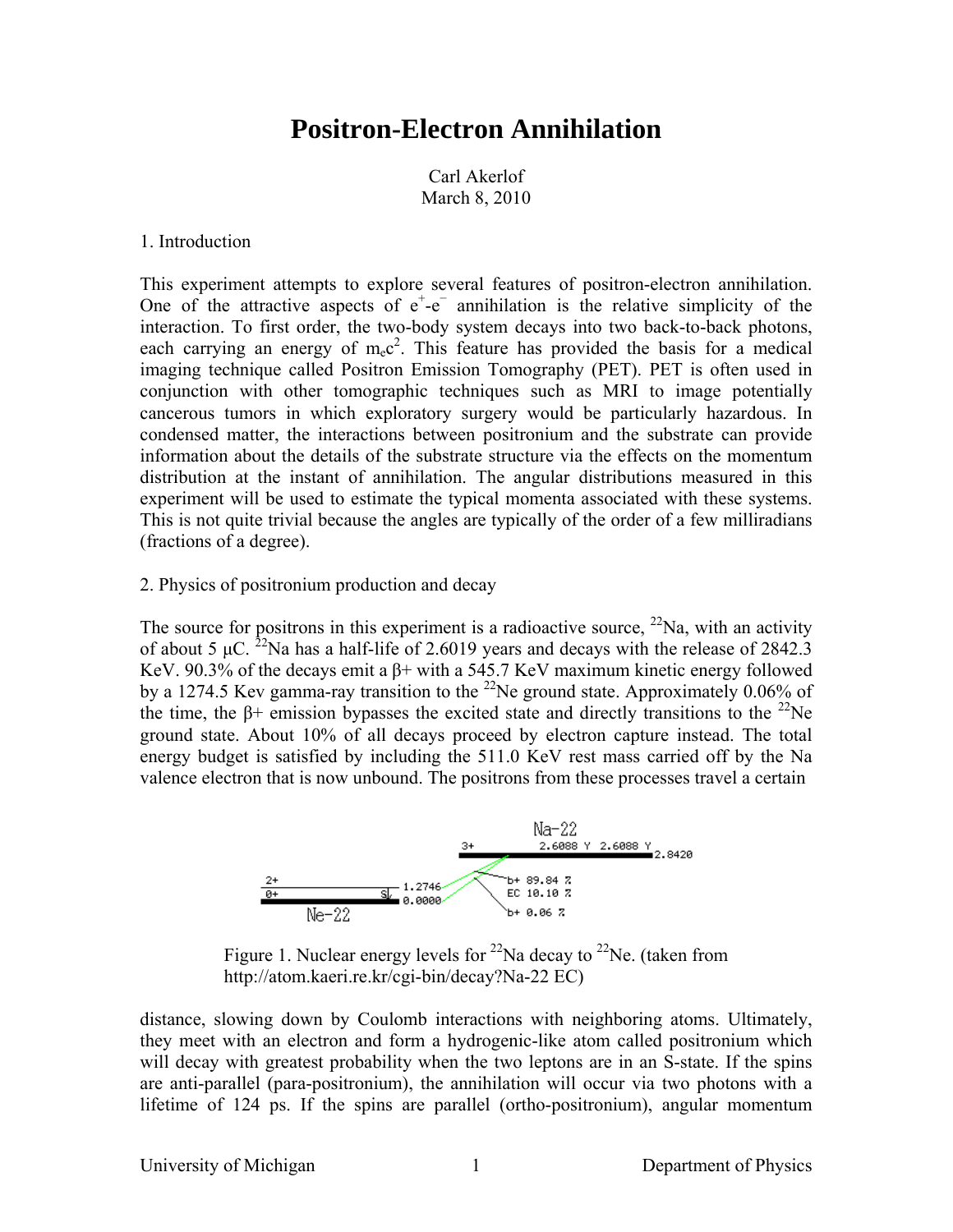conservation and Bose-Einstein statistics require three-photon final states with a considerably longer lifetime of 142 ns. Calculations and measurements of these lifetimes have a long history here at the University of Michigan positron group, now led by Professor David Gidley. The comparison of these values for ortho-positronium has been used as a significant test of quantum electrodynamics (QED). The experiment described below looks only at para-positronium annihilation.

# 2. Positron-electron annihilation experimental equipment

The equipment for this experiment consists primarily of a pair of scintillators and photomultipliers (PMTs) rigidly mounted on an 8' long aluminum rail. A steel box placed midway between the two detectors is designed to hold the <sup>22</sup>Na radioactive source so that the relative angle between detected photons can be easily varied by moving the source position in a direction perpendicular to the line separating the photomultipliers. The transverse location of the source is controlled by a 1" micrometer screw. Two steel spacer rods, 0.90" and 1.80" long, extend the range of displacements (see Figure 3). For most of the measurements, the direction of the detected photons must be collimated to less than 1/8" (3 mm). This is accomplished with two sets of small tungsten blocks that should be mounted in the vertical supports attached to the aluminum rail. A single high voltage power supply (Power Designs 1570A) provides power to the PMTs via a Zener diode voltage divider which can vary the potential applied to the two tubes by as much as several hundred volts. Note that the PMTs are wired for POSITIVE high voltage. **Never operate the power supply above 1700 volts!** The logic diagram for the 2-γ event detection is shown in Figure 2 below. An Ortec model 871 Timer & Counter module is available to control count durations. The interval is selected by the *Inc M* and *Inc N* switches on the front panel. The output of this unit gates the discriminators through connections to the NIM crate. A reset pulse to the Jorway 1880C scalers is generated automatically by depressing the *Start* button. For most of the measurements, counting



Figure 2. Schematic diagram for the detection of  $2-\gamma$  positronium annihilation.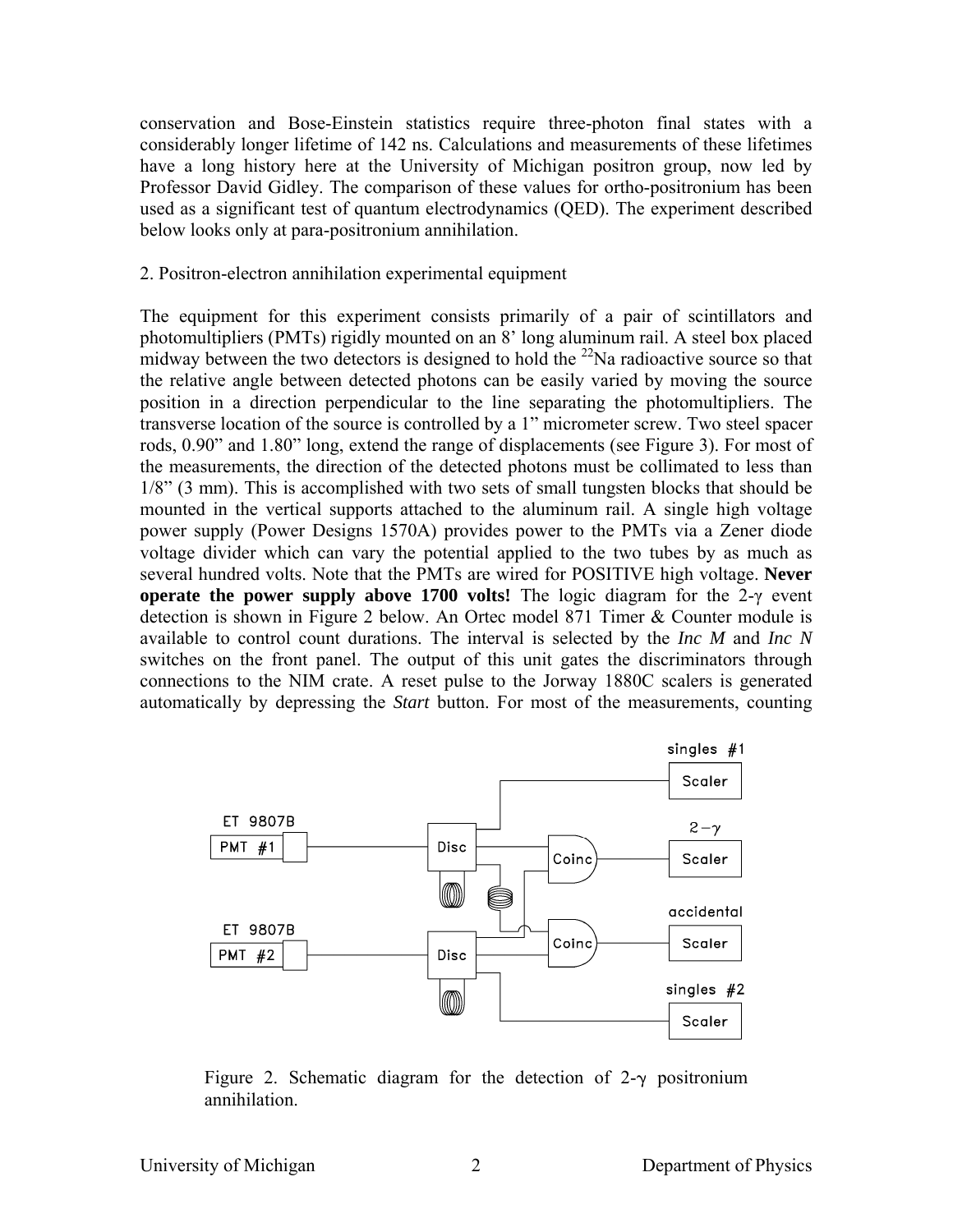durations of several minutes are required to obtain sufficient statistics. In February 2010, the photomultipliers were replaced with new tubes which operate at lower voltages and thus less noise. This has simplified the electronics and reduced background.



Figure 3. Spacer blocks for source displacement measurement and collimator width alignment. From left to right: 1.80" steel spacer rod, 0.90" steel spacer rod, 0.75 and 2.50 mm collimator alignment tool, 10.0 mm collimator alignment tool, 0.010" collimator alignment tool.

3. Exploring the spatial distribution of the positronium annihilations

A critical aspect of this experiment is the spatial localization of the positrons when they annihilate with electrons. If this is highly dispersed, it will be much more difficult to measure the angular distribution of the two photons produced in the decay. Such dispersal arises from two effects: (1) the radioactive material,  $^{22}$ Na, is distributed over a finite volume within the sample holder and (2), the  $\beta^+$  from the <sup>22</sup>Na decay travels a finite distance from its parent nucleus before annihilation. These effects can be measured or at least estimated by observing the  $2-\gamma$  coincidence rate with the apparatus arranged as shown in Figure 4 below.



Figure 4. Arrangement of collimation slits to determine the  $\beta^+$  spatial distribution within the  $^{22}$ Na source holder.

With slit aperture nearest the  $^{22}$ Na source set to  $\frac{1}{4}$  mm, the distribution within the source holder can be determined to similar accuracy. The geometry is shown schematically in Figure 5.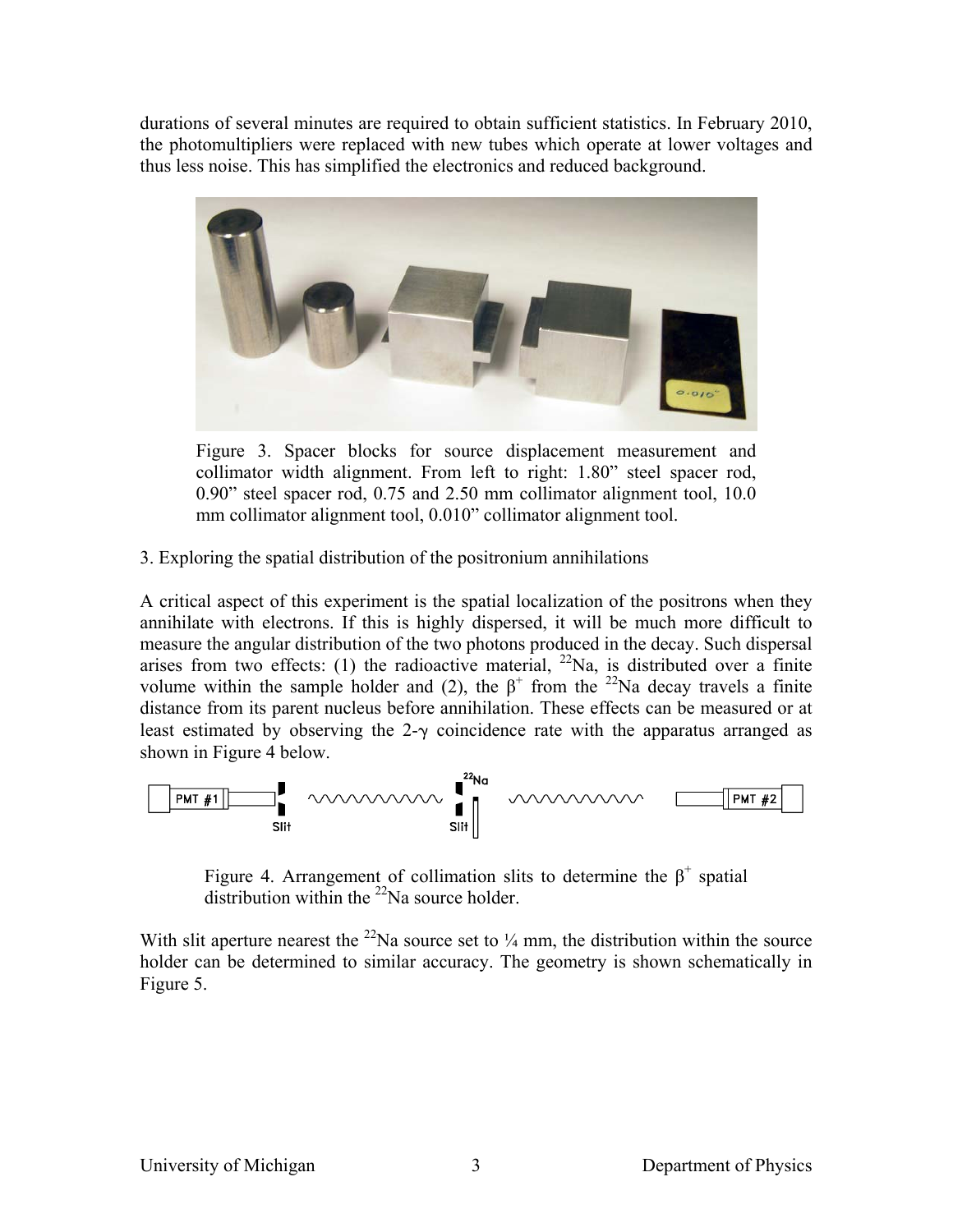

Figure 5. Extrapolation of rays to the  $^{22}$ Na radioactive source holder on the right. Gamma-rays from the region between the two blue lines are accepted with uniform probability. Above and below the red lines, no rays can be detected. Between the red and blue lines, the acceptance rises linearly from zero to the maximum value.

From the diagram above, it is easy to show that:

$$
u_1 = \frac{|R_2 s_1 - R_1 s_2|}{R_2 - R_1}
$$

$$
u_2 = \frac{R_2 s_1 + R_1 s_2}{R_2 - R_1}
$$

Since the collimation acceptance function is trapezoidal with width  $u_1$  at the top and width  $u_2$  at the base, the full width at half maximum (FWHM) is:

$$
u_{\nu_2} = \frac{1}{2} (u_1 + u_2) = \frac{R_2}{R_2 - R_1} s_1
$$

As long as  $R_1$  is a small fraction of  $R_2$ , the resolution along the longitudinal axis of the source holder is just slightly larger than the slit width,  $s<sub>1</sub>$ . It is a good idea to make  $s<sub>2</sub>$ larger than  $s_1$  to maintain a high coincidence counting rate and thus improve the statistical accuracy of your measurements. However, if the slit width,  $s_2$ , is overmatched, ie.  $s_2/R_2$  >  $s_1/R_1$ , the accuracy of extrapolation to the source location decreases with no improvement in the number of detected  $\gamma$ -rays. To find the proper scale for a useful value of  $s_1$ , independently estimate the projected distance that the  $\beta^+$  will travel before coming to a stop. If the range for the maximum energy  $\beta^+$  is d<sub>max</sub>, the projected RMS distance will be approximately ⅓dmax. The factor of ⅓ comes from the combined effects of averaging over both the positron direction and its kinetic energy distribution. The total RMS extent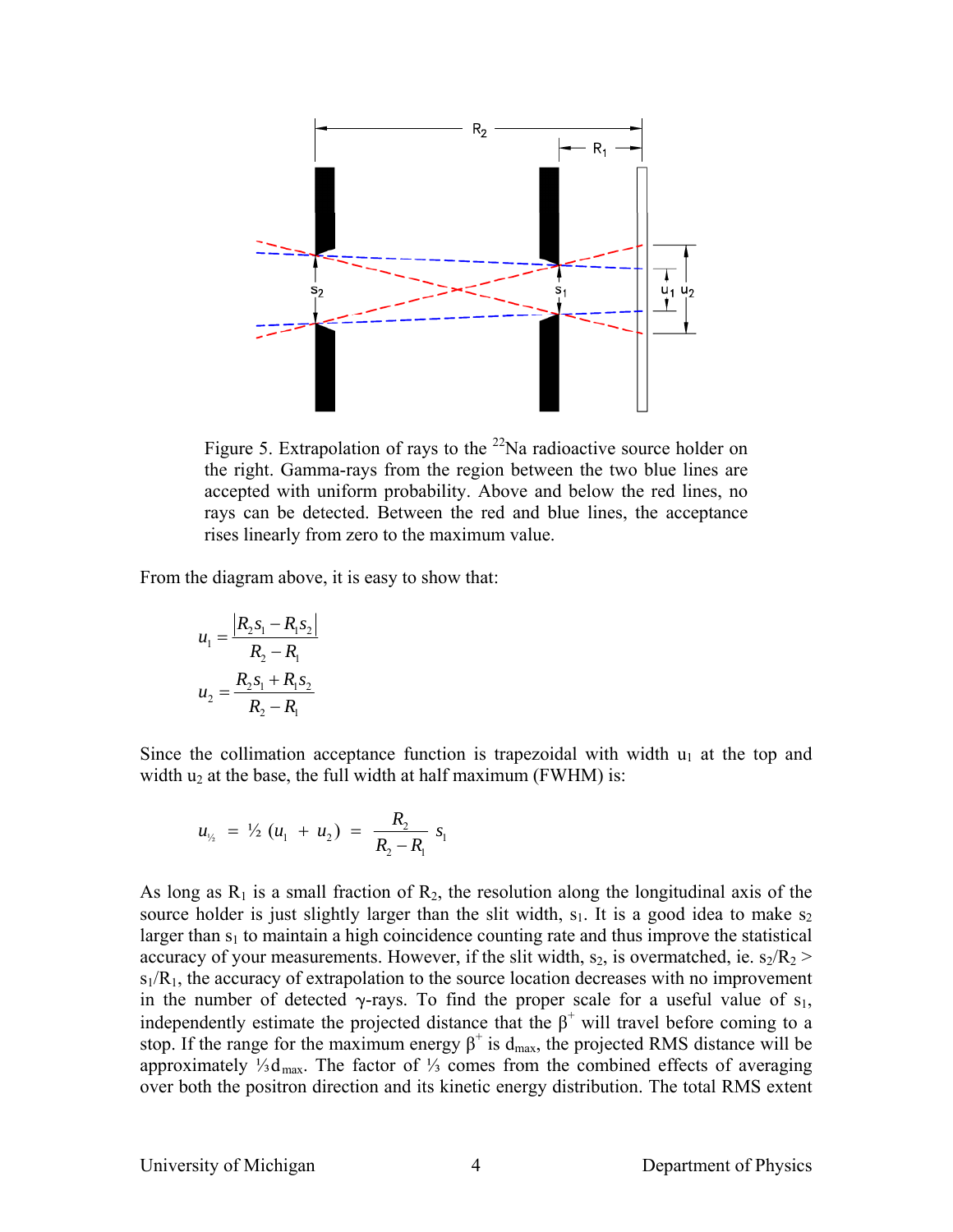of the positronium annihilation loci is the sum in quadrature of the  $22$ Na source distribution and the  $\beta^+$  range.

For the measurements outlined above, the slit width for the collimator near the photomultiplier assembly should be set to 10 mm (see Figure 6). For the slit assembly adjacent to the <sup>22</sup>Na source, use a spacing of 0.010" (see Figures 7a and 7b). Note that the tungsten blocks are beveled at a 2<sup>°</sup> angle to ensure that the geometry is cleanly defined. This makes proper orientation an important issue.



Figure 6. Tungsten slits and photomultiplier assembly. Note paper tape labels that indicate correct orientation of the W blocks.



4. Collimation of the detected γ-rays



Figure 7a. Front slit assembly. Figure 7b. Front slit assembly showing use of 0.010" width gauge.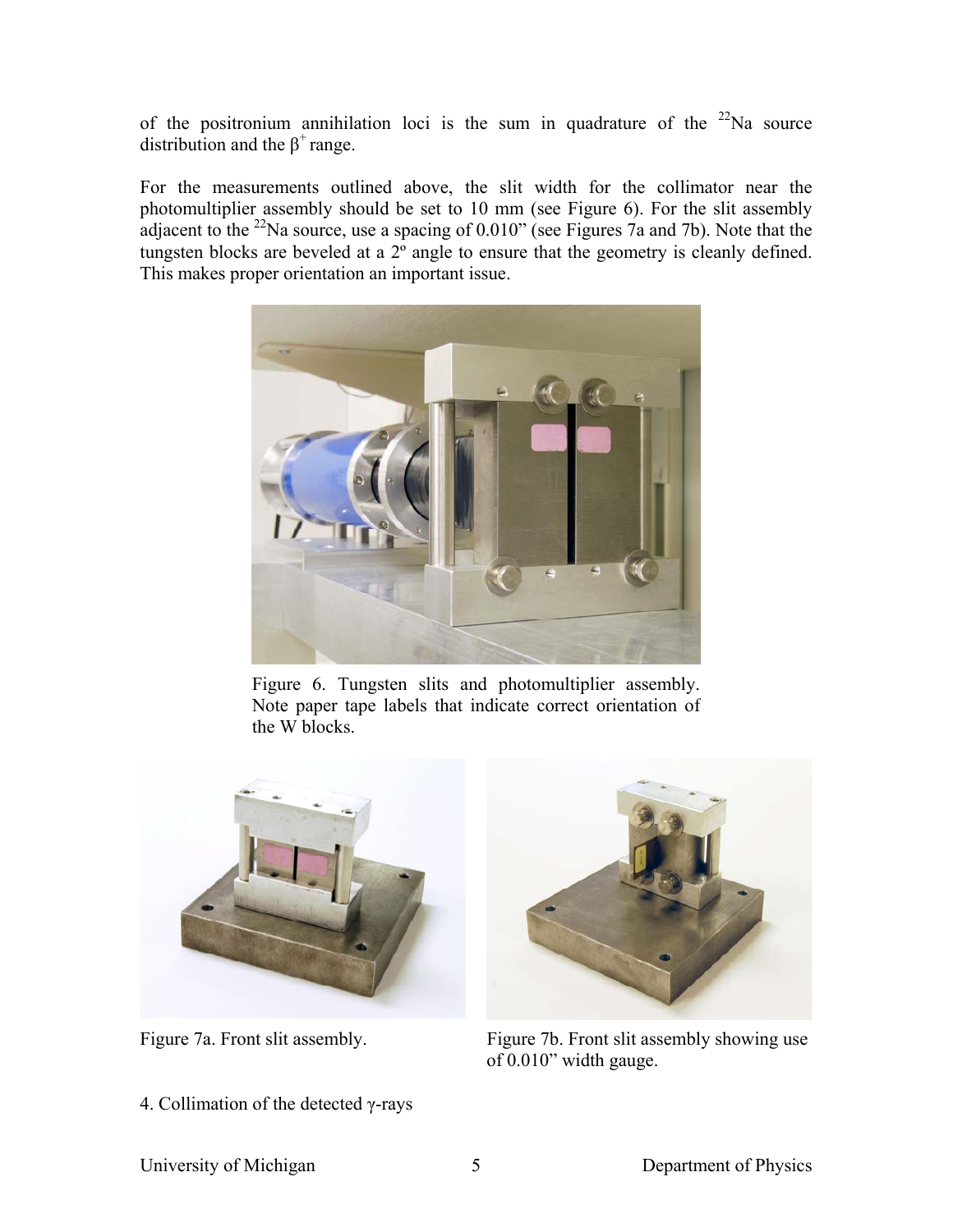As stated in the introduction, the relative direction of the two detected  $\gamma$ -rays must be determined with a resolution of a few milliradians. This is accomplished by placing the small tungsten collimation blocks directly in front of the detectors as shown in Figure 8 below.



Figure 8. Arrangement of collimation slits to determine the  $\gamma$ - $\gamma$  angular distribution function. The γ-γ angle is varied by moving the <sup>22</sup>Na source in the horizontal plane.

With the slits arranged as shown above, we need to calculate how well this system defines the γ-γ angle. That can be inferred from Figure 9 below. The logic is similar to what was discussed in the previous section. The acceptance is defined in terms of the two limiting values for  $\psi_1$  and  $\psi_2$ :

$$
\psi_1 = \frac{|s_1 - s_2|}{R}
$$

$$
\psi_2 = \frac{s_1 + s_2}{R}
$$

The natural choice is to make  $s_{12} \equiv s_1 = s_2$  so that the acceptance FWHM width is  $s_{12}/R$ . This angle corresponds to a lateral motion of  $\frac{1}{2}$ s 12 for the  $\frac{22}{1}$ Na source.



Figure 9. Collimation accuracy for 2-γ events originating in the <sup>22</sup>Na radioactive source (not shown). Gamma-rays in the region between the two blue lines are accepted with uniform probability. Above and below the red lines, no rays can be detected. Between the red and blue lines, the acceptance rises linearly from zero to the maximum value.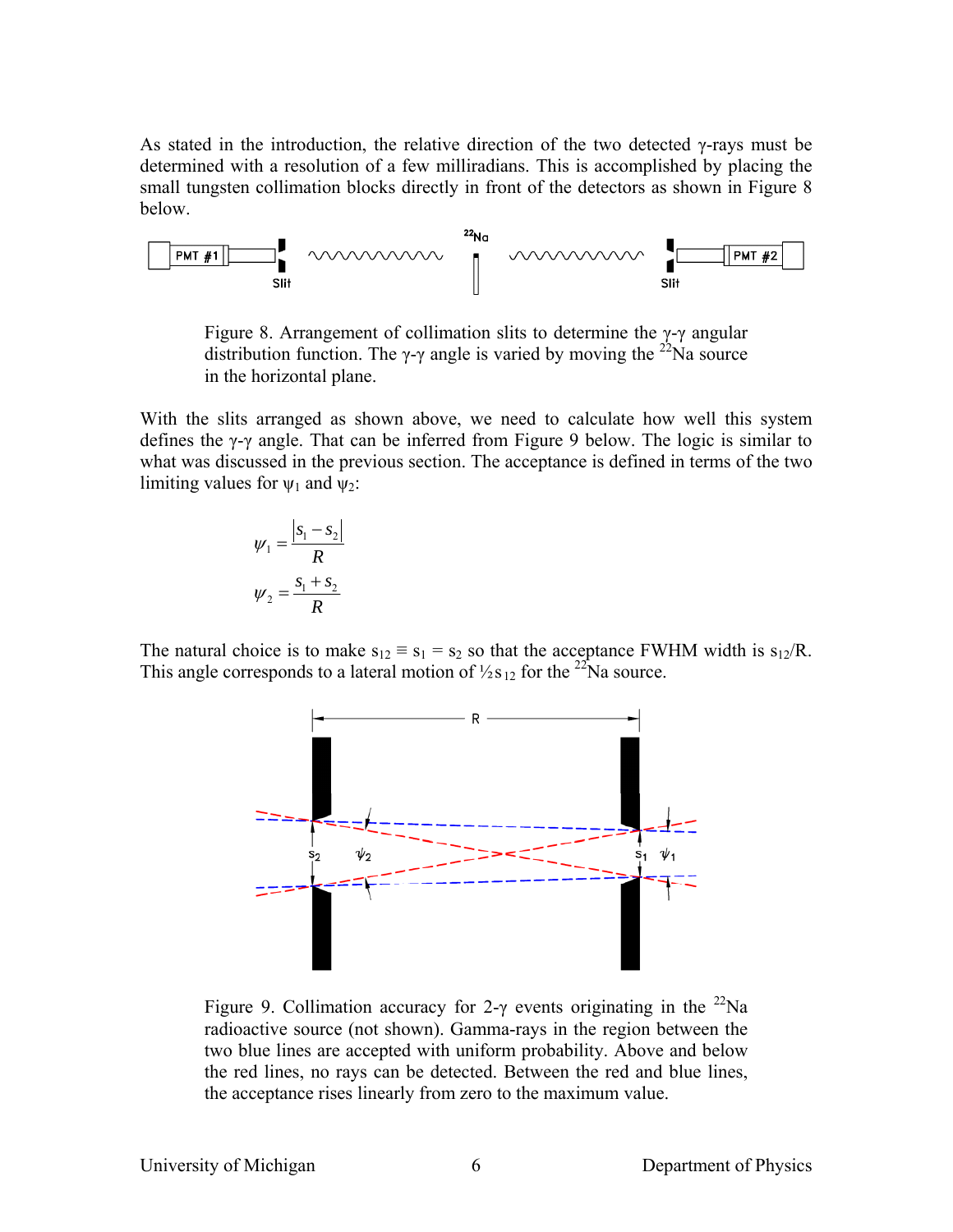For these measurements, good angular accuracy is critical. Adjust the slit width in front of both photomultipliers to 2.50 mm using the appropriate spacer gauge (see Figure 3).

### 5. Kinematics of positronium annihilation

In the following, we wish to explore how the angular distribution of  $\gamma$ -rays is affected by the momentum of the positronium at the instant of annihilation. The energies of the two quanta are designated  $E_1$  and  $E_2$ . The photon with  $E_1$  is assumed to travel precisely along the –z axis (see Figure 10 below) while the other photon makes an angle,  $\psi$ , with the +z axis. The positronium has a momentum,  $P_{\pm}$ , in a direction specified by the angle, θ. Momentum conservation requires that the directions of the positronium and the two photons are coplanar. Our aim is to find out how the angle ψ reflects the positronium momentum. To keep the notation simpler, the velocity of light will be set equal to 1.



Figure 10. Kinematics of para-positronium annihilation.

The kinematic quantities describing positronium annihilation are constrained by energy conservation:

$$
E_{\pm} \equiv \sqrt{P_{\pm}^2 + 4m^2} = E_1 + E_2
$$

and momentum conservation:

$$
P_{\pm} \cos(\theta) = -E_1 + E_2 \cos(\psi)
$$
  

$$
P_{\pm} \sin(\theta) = E_2 \sin(\psi)
$$

We can explicitly solve for E<sub>1</sub> and E<sub>2</sub> in terms of P<sub> $\pm$ </sub> and  $x \equiv cos(\theta)$ :

$$
E_1 = \frac{2m^2}{E_{\pm} + P_{\pm}x}
$$
  
\n
$$
E_2 = \frac{2m^2(E_{\pm} + P_{\pm}x) + P_{\pm}^2 E_{\pm} (1 - x^2)}{E_{\pm}^2 - P_{\pm}^2 x^2}
$$

This leads to an explicit expression for the  $\gamma$ - $\gamma$  correlation angle,  $\psi$ , in terms of  $P_{\pm}$  and x:

University of Michigan Department of Physics 7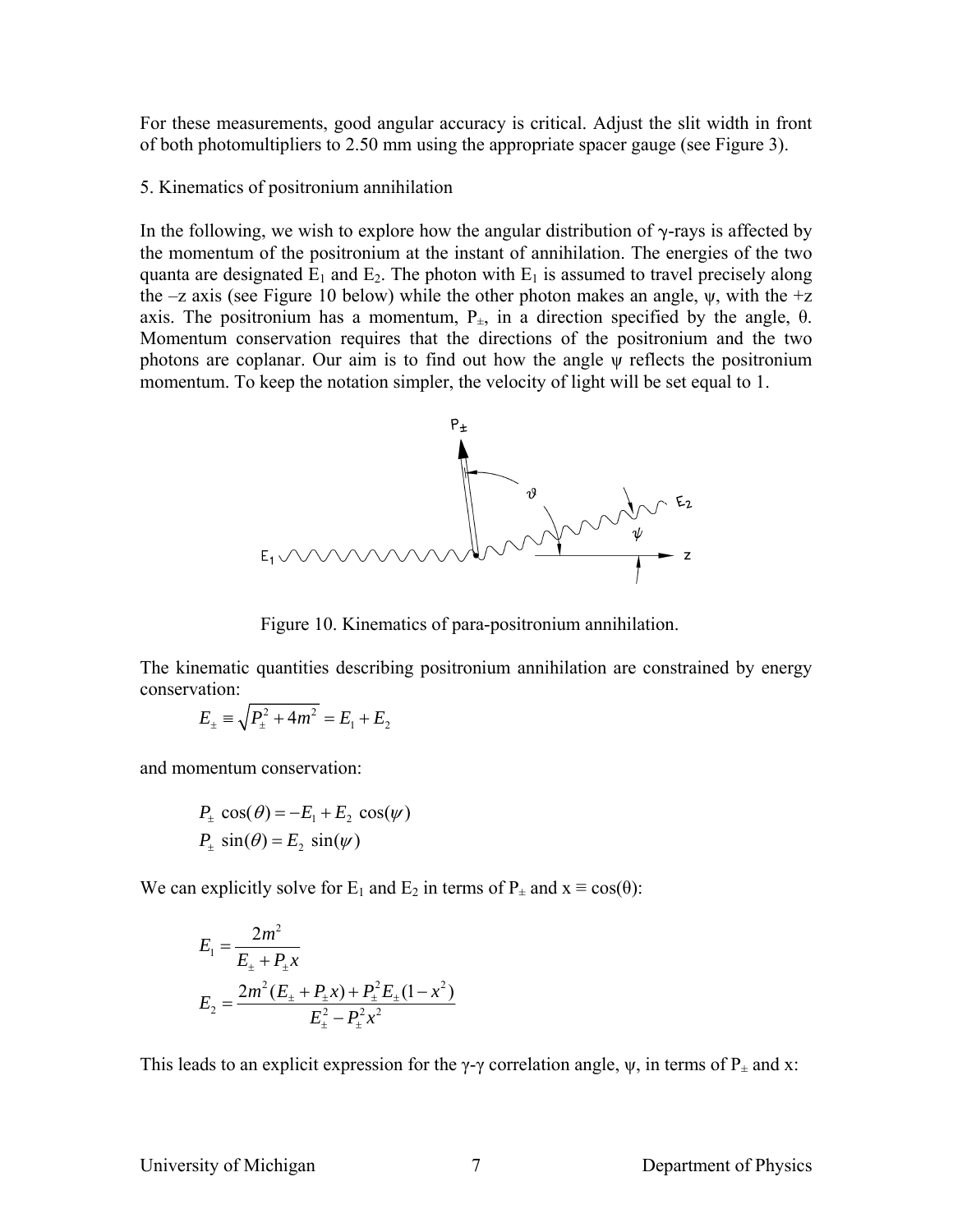$$
y \equiv \sin(\psi) = \sqrt{1 - x^2} \frac{P_{\pm}}{E_2}
$$

Since the values of  $P_{+}$  that we will explore are relatively small, this previous equation can be expanded in a power series in  $P_{\pm}/m$ , a ratio less than 0.01 for all conditions of interest:

$$
y \approx \left\{ \frac{P_{\pm}}{m} + \frac{x}{2} \left( \frac{P_{\pm}}{m} \right)^2 + \frac{-3 + 4x^2}{8} \left( \frac{P_{\pm}}{m} \right)^3 + \cdots \right\} \sqrt{1 - x^2}
$$

To keep the description simple, only the leading term will be retained. As you might suspect, corrections to this approximation are too small to be detected. If the positronium momentum is fixed at a specific value of  $P_{\pm}$ , the two photons will be correlated so that with one photon along the  $-z$  axis, the other will be confined to a bright ring around the +z axis with angular radius,  $\psi = P_{\pm}/m$  as shown in Figure 11 below. Furthermore, with the slit geometry used in this experiment, one would expect to observe a constant count rate as the angle between the detectors is varied from  $-P_{\pm}/m$  to  $+P_{\pm}/m$ . This result is the basis for relating the experimentally observed angular distribution to the positronium momentum distribution. Assume that ΔN events are associated with the range of positronium momenta between  $P_{\pm}$  and  $P_{\pm} + \Delta P_{\pm}$ . These will produce an increase in counts at the angle,  $\psi$ , where  $\sin(\psi) = P_{\pm}/m$ . Since the effect of these events will be distributed uniformly over the interval,  $[-P_{\pm}/m, +P_{\pm}/m]$ , the effect on the angular distribution will be an increment,  $\Delta I = -\Delta N/(2\psi)$ . Thus, we obtain:



Figure 11. Monte Carlo simulation of the directional pattern for the second photon from  $e^+e^-$  annihilation assuming a unique value for  $P_+$ with the first photon directed exactly along the  $-z$  axis. Note that the density of points is greatest near the edge of the distribution. This distribution has an interesting mathematical property: any long slit will uncover the same number of events no matter how it is placed as long as the circle subtends the slit width.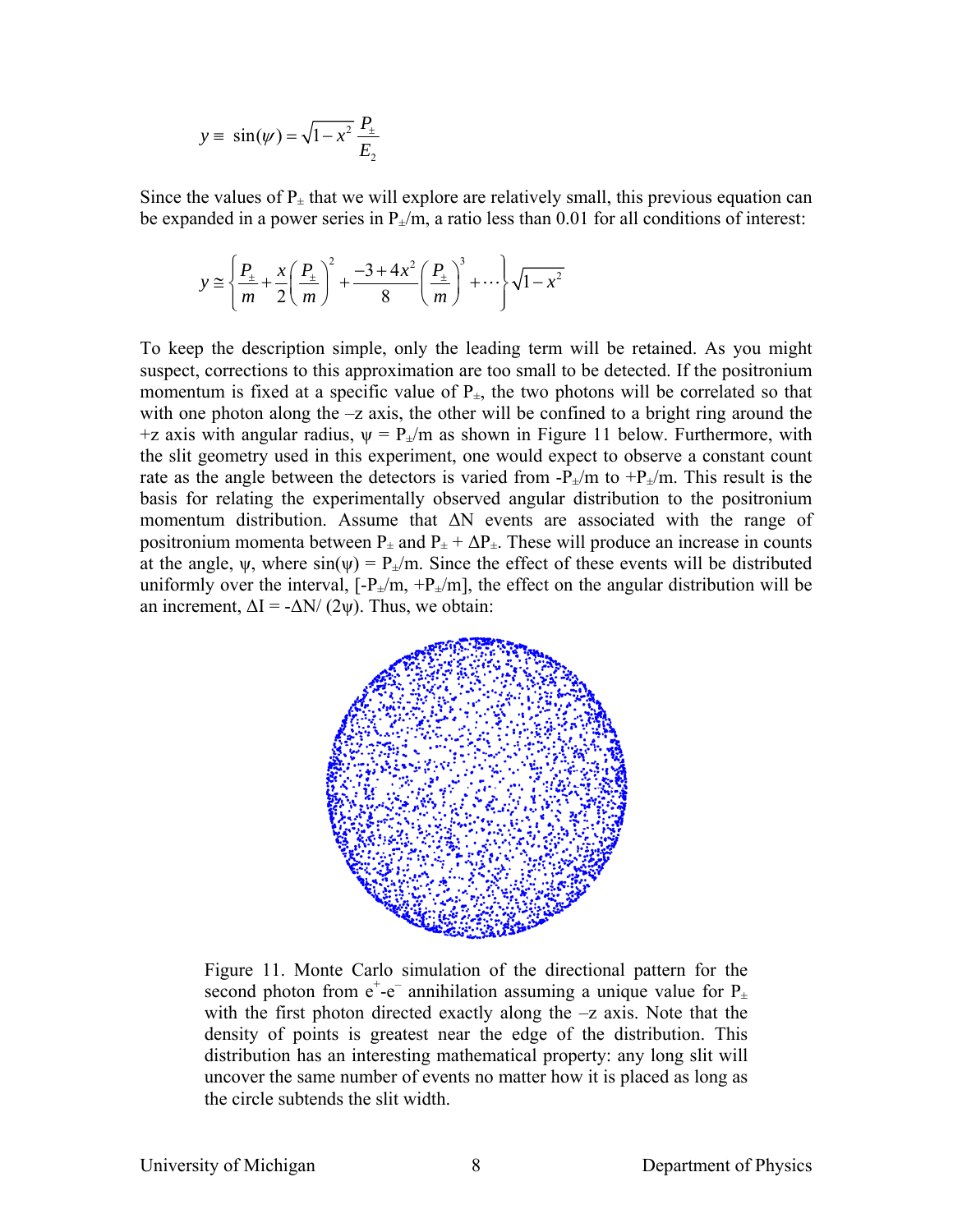$$
\frac{dN}{dP_{\pm}} \propto -\psi \frac{dI}{d\psi}
$$

To find a first order estimate of the momentum distribution, one can fit the experimental data to a Gaussian error distribution and then carry out the mathematical operation described above. More sophisticated numerical techniques are available to deal with more complex data.

- 6. Experimental guidelines
	- a) Check that the electronic logic is wired as shown in Figure 2. With the  $^{22}$ Na source in place, check that the PMT high voltages are adjusted to count coincidences efficiently yet maintain a low enough singles rate that random coincidences are not a problem. Remember that the PMT voltages must be positive and should not exceed about 1700 volts. For these tests, remove any shielding between the detectors and the source – you want to have reasonably high rates and geometry is not crucial. Measure the coincidence rate as a separate function of the voltage on each PMT. There should be a reasonably broad plateau region where the rate is relatively independent of voltage. When you have found satisfactory values, determine the singles rates in both detectors, both with and without the radioactive source in place. The random coincidence rate is given by:

$$
R = \tau N_1 N_2
$$

where  $N_1$  and  $N_2$  are the singles rates in each tube in counts per second and  $\tau$  is the coincidence resolving time. The resolving time is the sum of the durations of the logic pulses from the two discriminator circuits, about 20 ns. Verify this by checking with an oscilloscope.

- b) Demonstrate the approximate back-to-back distribution of annihilation γ-rays by measuring the coincidence rate as a function of the longitudinal position of the  $^{22}$ Na source. Plot the results and determine the half-width of the curve.
- c) Estimate the range of the positron from  $^{22}$ Na decay, projected along the long axis of the Lucite source holder. Measure the apparent longitudinal distribution of positronium decays using the technique outlined in section 3. The counting rates will be low so make sure that the random coincidences are a small fraction of the true rate. Include a plot of the coincidence rate as a function of source position as well as an estimated width.
- d) Using the technique described in section 4, measure the  $\gamma$ - $\gamma$  angular correlation function. From the geometry of your equipment and the results from part (b), decide whether or not the angular width of the coincidence curve is consistent with exactly back-to-back  $\gamma$ -ray emission or requires additional consideration of the kinematics of the positronium at the instant of annihilation. Include a plot of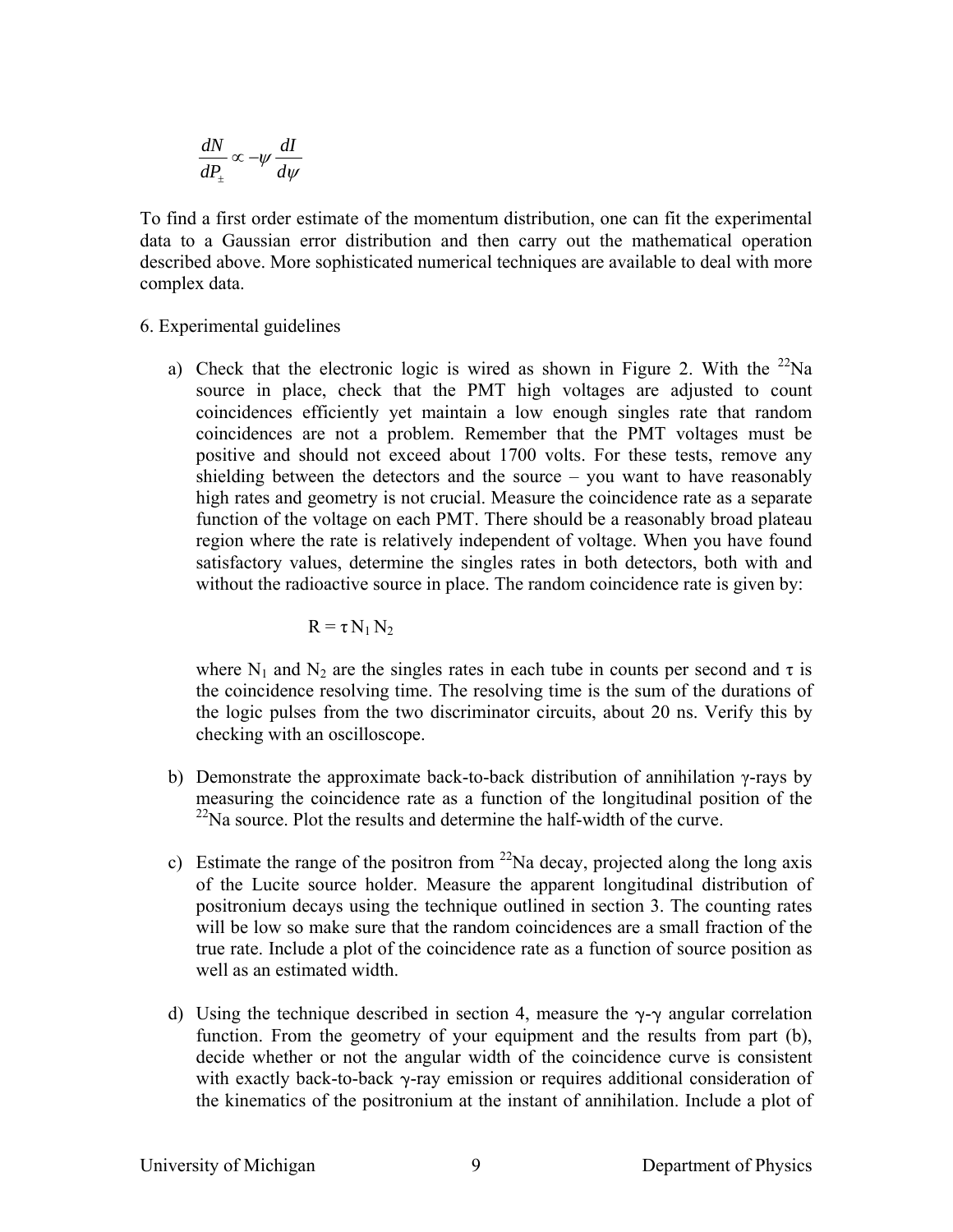the angular distribution function as a function of source position or, better yet, as a function of the  $\gamma$ - $\gamma$  angle.

- e) If part (d) shows some evidence of positronium motion, estimate the typical momentum values from the width of your curve as described in section 5. With this information, calculate the typical kinetic energy of the positronium system at the time of annihilation and compare to atomic electron binding energies. What would be the characteristic width of the 2-γ angular distribution if the positron annihilated immediately after emission from the  $^{22}$ Na nucleus?
- f) In the introduction, the use of positron annihilation for medical imaging was mentioned. From the calculations and measurements you have performed so far, you should be able to estimate the inherent accuracy of such a technique. You can assume that biological tissue is basically carbon with a density of about  $1 \text{ gm/cm}^3$ . Comment on the imaging resolution, the size of detectors, etc.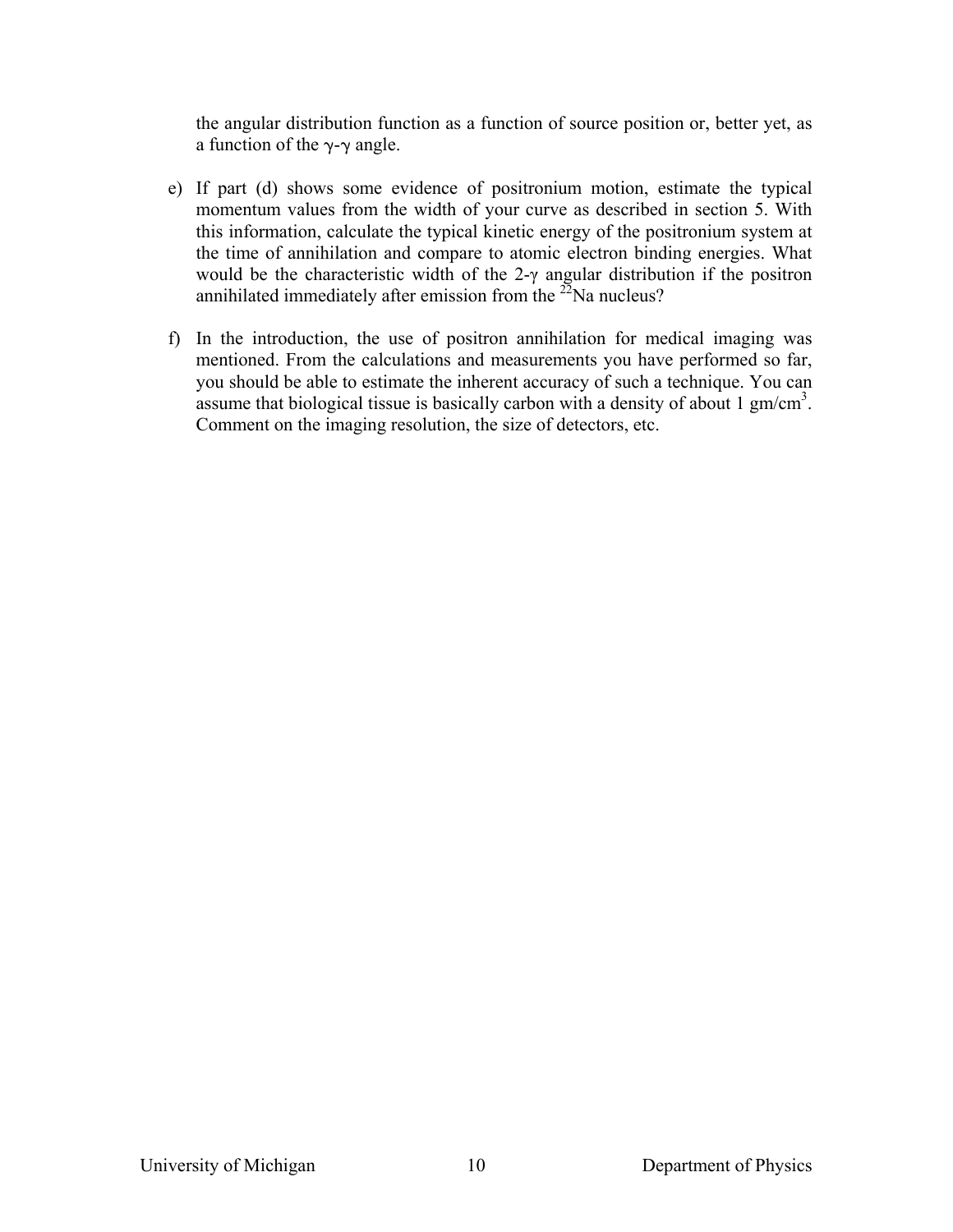

The following plots show data and analysis for this experiment.

Figure 12. Counting rate with tungsten slits arranged to determine the transverse distribution of the  $e^+$  annihilations. The blue trapezoid shows what would be expected if this distribution were a δ-function. The magenta curve is a Gaussian fit to the actual data.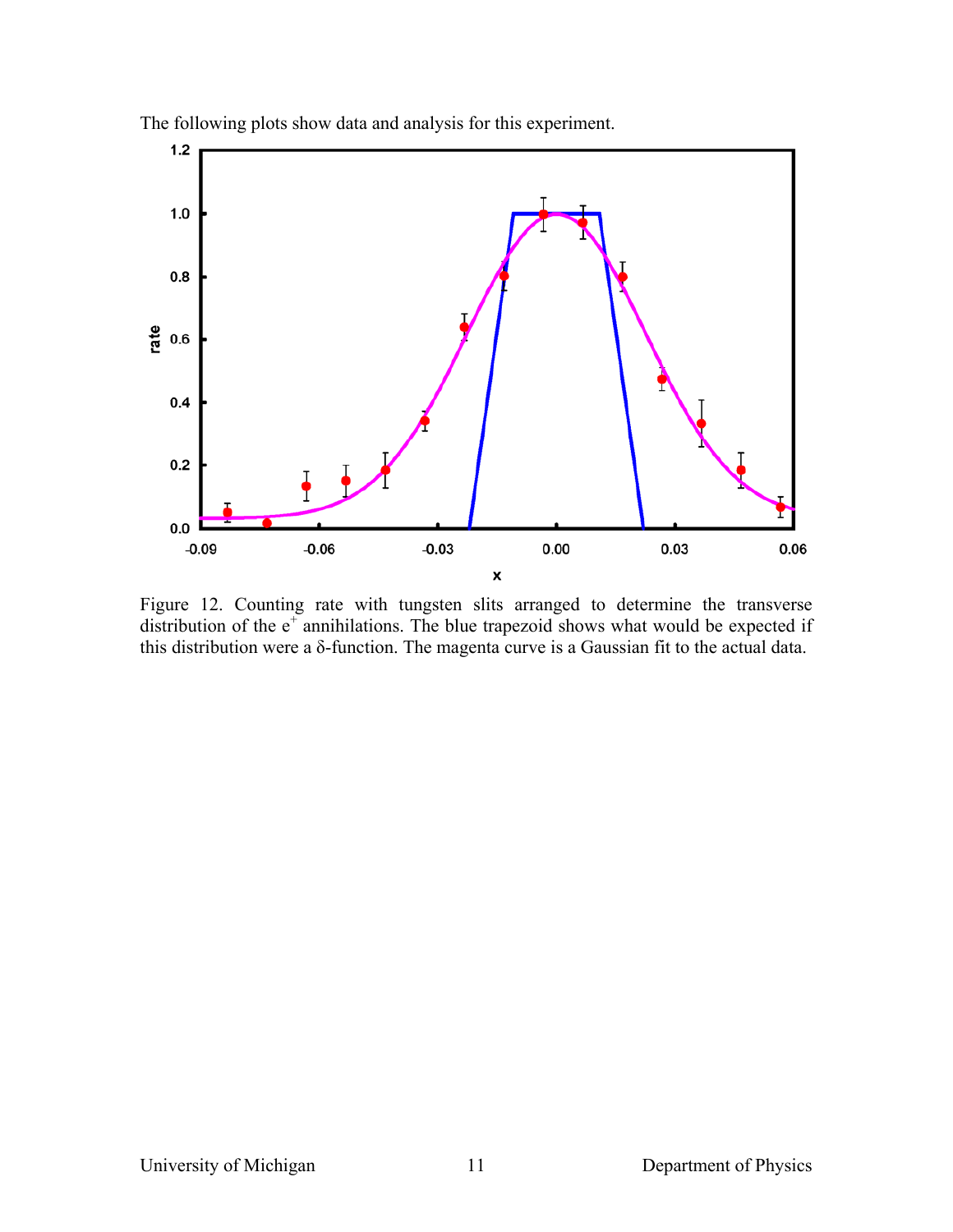

Figure 13. Two-γ coincidence rate as a function of the source position. The red line shows a fit that includes a constant background and the first three symmetric Hermite polynomials.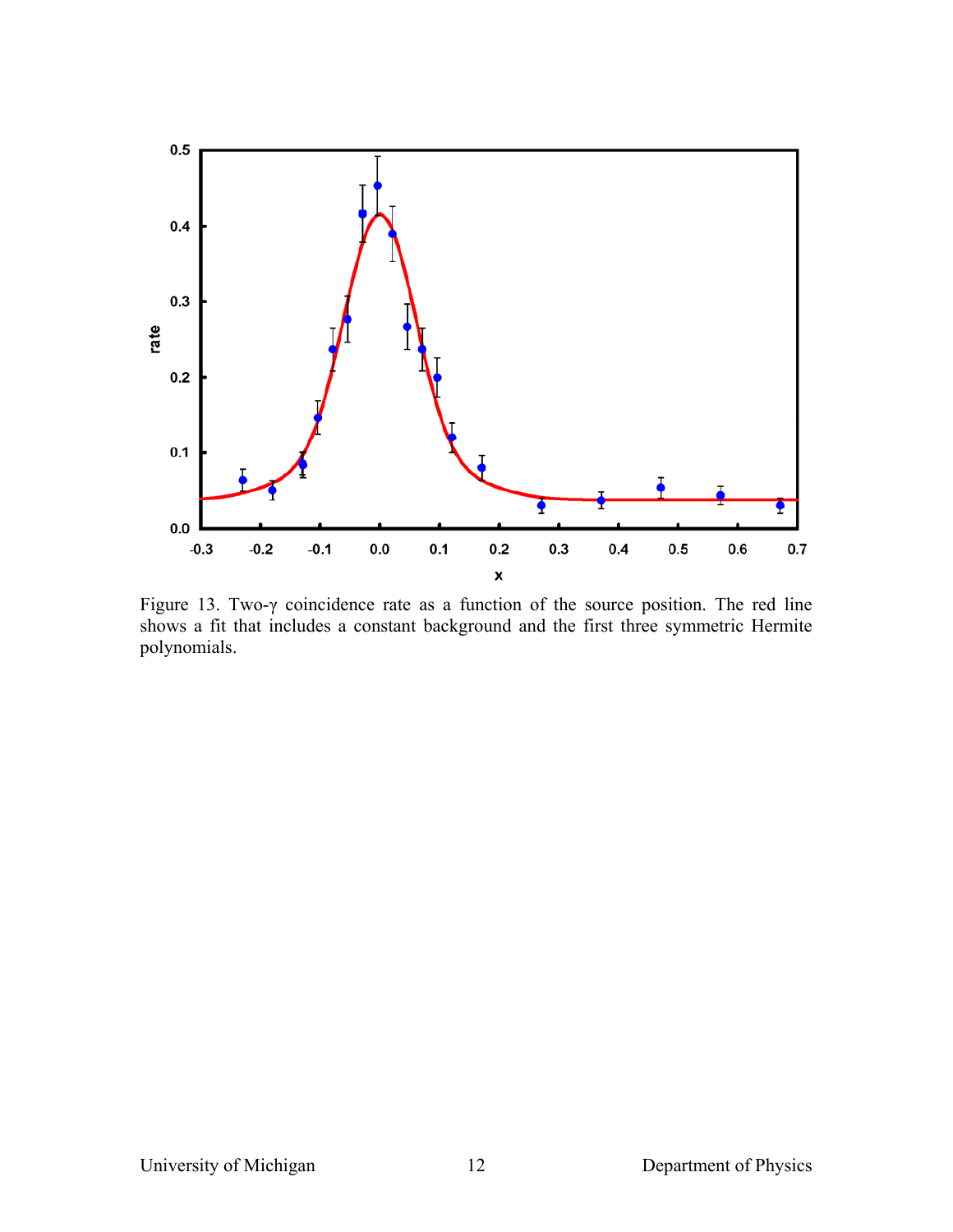

Figure 14. Two-γ coincidence rate plotted as a function of angle (in milliradians) between source and detectors.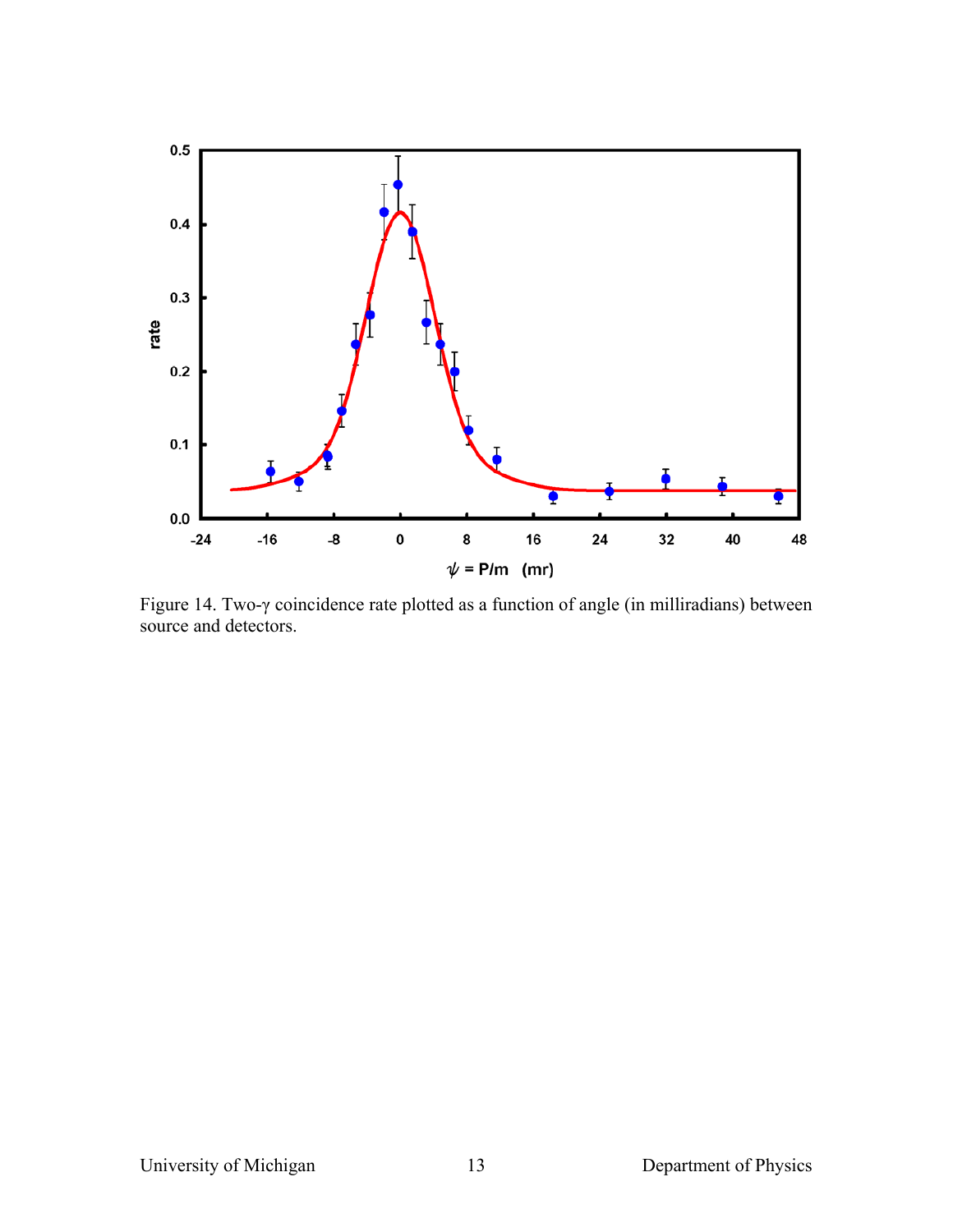

Figure 15. Estimation of effects of the extended distribution of  $e^+$  annihilations and finite slit widths. The triangular blue graph shows what would be expected for a  $\delta$ -function distribution for the  $e^+$  annihilation region. The green curve depicts the result of convolving the apparent spatial region shown in Figure 9 with the tungsten slit geometry. The red curve shows the fit to the actual  $2-\gamma$  coincidence rate. The difference between the red and green curves is due to the finite momenta of the positronium systems at decay.